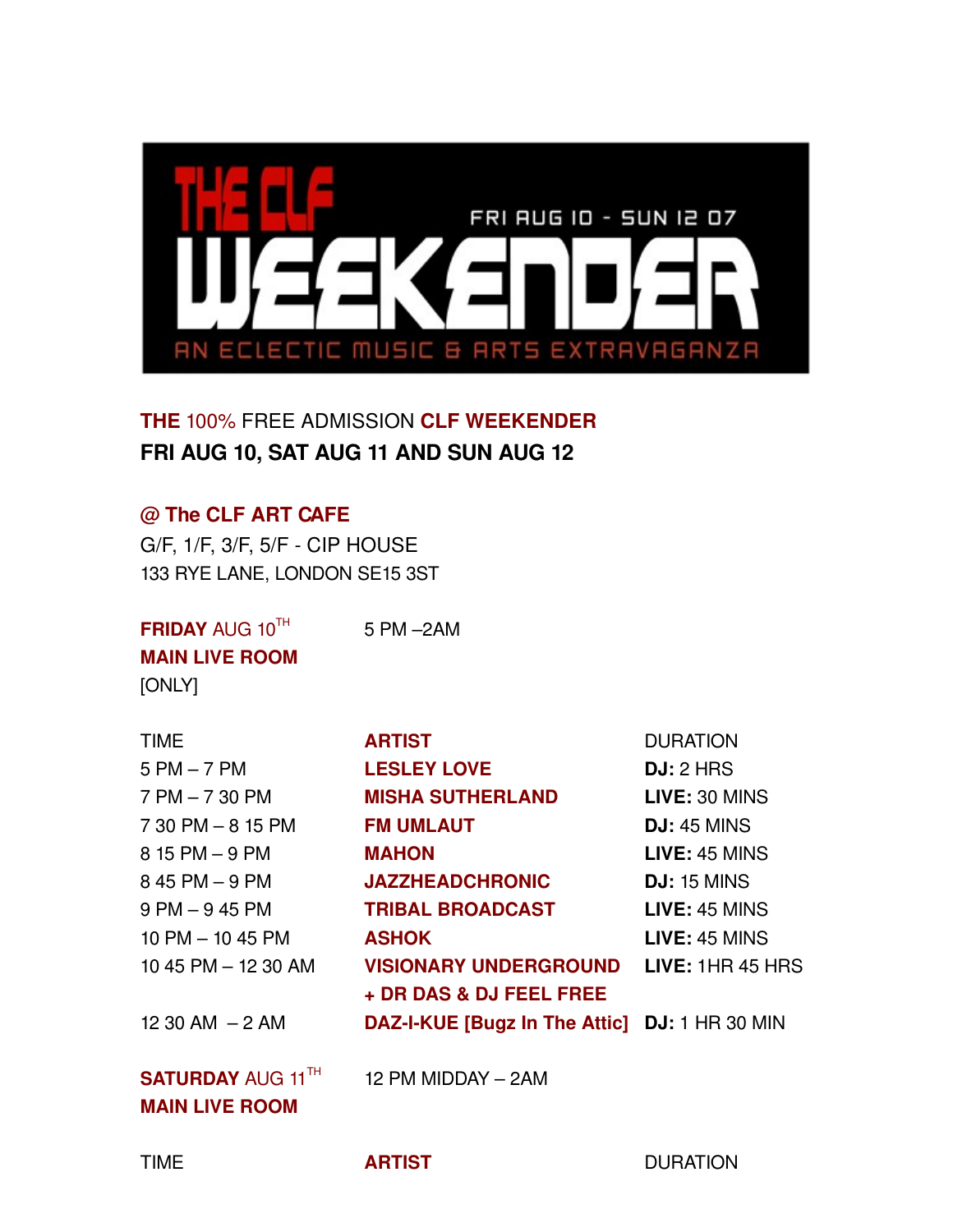| 12 PM – 1 30 PM                        | <b>SPECIAL GUEST DJ</b>          | DJ-LIVE: 1HRS 30     |
|----------------------------------------|----------------------------------|----------------------|
| $130$ PM $- 215$ PM                    | <b>HEIDI LEVO</b>                | LIVE: 45 MINS        |
| 2 15 PM – 4 15 PM                      | <b>ANDY JAZZ</b>                 | DJ: 2 HRS            |
| 4 15 PM – 5 PM                         | <b>BLACK OUT</b>                 | LIVE: 45 MINS        |
| 5 PM – 7 PM                            | <b>PRINCES AMONGST MEN</b>       | DJ: 2 HRS            |
| 7 PM – 8 PM                            | <b>ZINGARO &amp; THE TEMPEST</b> | LIVE: 1 HR           |
| 8 PM – 8 30 PM                         | <b>JAZZHEADCHRONIC</b>           | <b>DJ: 30 MINS</b>   |
| 8 30 PM - 9 15 PM                      | <b>KUNG FU DRUMMER</b>           | LIVE: 45 MINS        |
| 9 15 PM – 9 45 PM                      | <b>MARQUE GILMORE</b>            | LIVE: 30 MINS        |
|                                        |                                  | LIVE: 1 HR           |
|                                        | <b>NASHA</b>                     | $DJ + LIVE: 1 HR 45$ |
| 12 30 AM - 2 AM <b>JAZZHEADCHRONIC</b> |                                  | $DJ + LIVE: 1 HR 30$ |
|                                        |                                  |                      |

 $\boldsymbol{\mathsf{SUNDAY}}$  aug 12 <sup>th</sup> 12 PM midday - 12 midnight **MAIN LIVE ROOM**

12 PM – 2 PM **PAUL DARK DJ:** 2HRS

 PM – 2 45 PM **CAST OF TWELVE LIVE:** 45 MINS 45 PM – 3 PM **JAZZHEADCHRONIC DJ:** 15 MINS PM – 3 45 PM **CHEMICAL DUB THEORY LIVE:** 45 MINS 45 PM – 4 30 PM **JAZZHEADCHRONIC DJ:** 45 MINS 30 PM – 5 30 PM **STEVE WILLIAMSON LIVE:** 1 HR 30 PM – 7 PM **RUSS JONES DJ:** 1 HR 30 MINS [6 15 PM – 8 30PM] *CELEBRATING* **THE LIVE:** 2HRS 15MIN **SOUND OF THE** *DRUM X3 BANDS* 

15 PM – 7 PM **RHYTHMS OF RESISTANCE LIVE:** 45 MINS

 PM – 7 45 PM **VS JAMOJAMOARTS LIVE:** 45 MINS 45 PM – 8 30 PM **YABBA FUNK LIVE:** 45 MINS 8 30 PM - 9 15 PM **ERIC SOUL LIVE PROJECT LIVE-DJ:** 45 MINS 15 PM – 10 PM **WUNMI LIVE:** 45 MINS PM – 11 PM **TONY NWACHUKU DJ:** 1 HR **[Attica Blues]** 11 PM – 12 AM **DRUM FM LIVE:** 1 HR

### TIME **ARTIST**  DURATION

*M.C.s + DJs*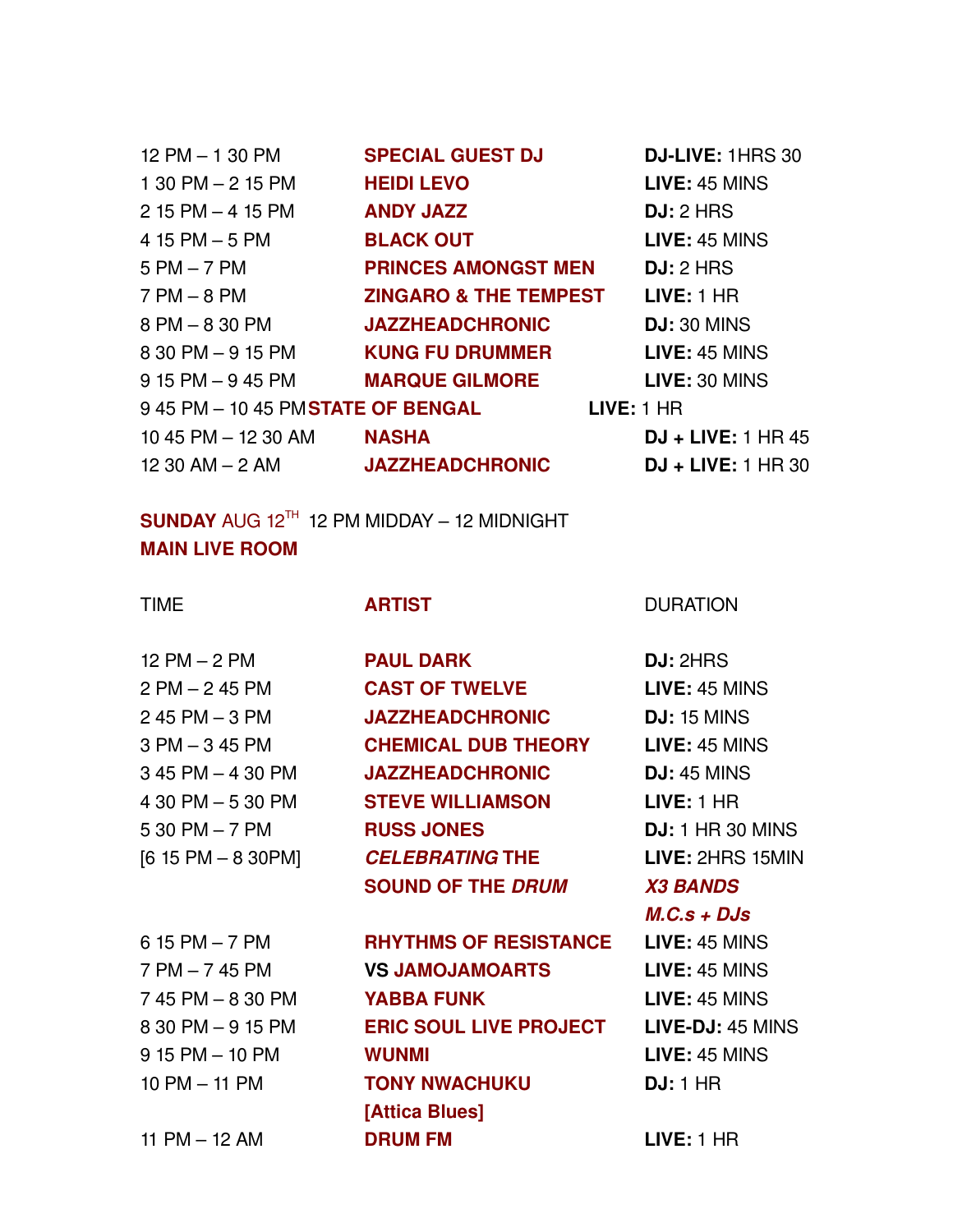## **THE** 100% FREE ADMISSION **CLF WEEKENDER VENUE LOCATION – TRANSPORT LINKS**

**The CLF WEEKENDER** will take place directly opposite **Peckham Rye Station** [30 sec walk] at **CIP House**,**133 Rye Lane Corridor**, located at the end of Corridor. **Peckham Rye Station** easily accessible via both **London Bridge** and **Victoria Train Stations** + the following **bus service routes 12, 37, 63, 78, 312, 343, 363, N12, N63, N343, P12, P13** [All Buses stop at Peckham Rye Station]

For more Information on The **100% FREE ADMISSION [CLF WEEKENDER](http://www.myspace.com/clfplanet)**, **[THE](http://www.clfplanet.com/) [CLF](http://www.clfplanet.com/)** and or its current projects, please contact our Executive Creative Director, Mickey Smith on 07941 429 374. Or Email him at **[msmith@clfplanet.com](mailto:msmith@clfplanet.com) www.myspace.com/clfplanet**